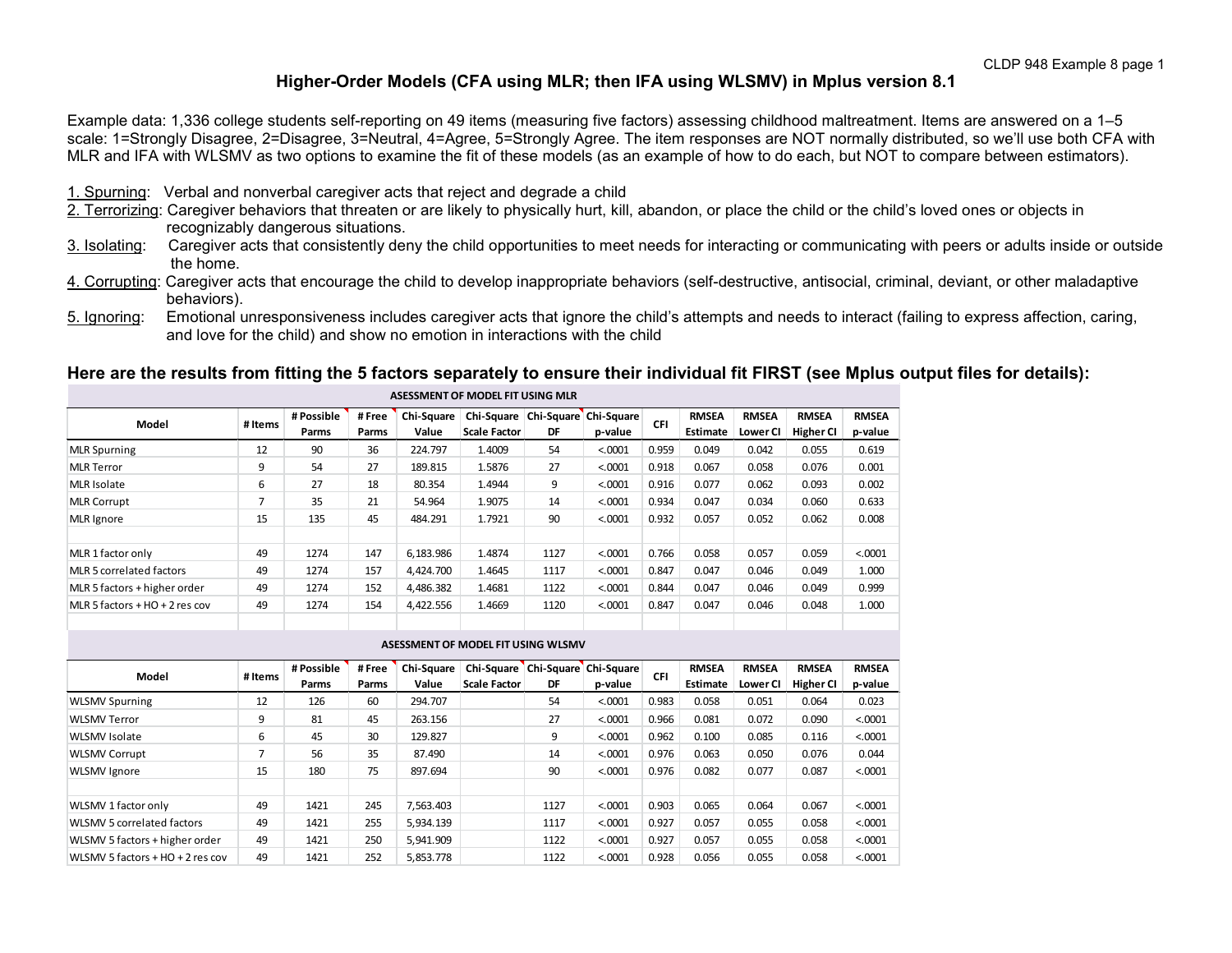**Here are the standardized factor loadings for each item under each estimation method. Note that the WLSMV factor loadings are higher in this case – probably because of range restriction in the original data and thus the implausibility of a linear model.**

| <b>MLR</b>               | <b>WLSMV</b> | <b>MLR</b>    | <b>WLSMV</b>  | <b>MLR</b>     | <b>WLSMV</b>   | <b>MLR</b> | <b>WLSMV</b> | <b>MLR</b> | <b>WLSMV</b> |
|--------------------------|--------------|---------------|---------------|----------------|----------------|------------|--------------|------------|--------------|
| <b>Spurning Spurning</b> |              | <b>Terror</b> | <b>Terror</b> | <b>Isolate</b> | <b>Isolate</b> | Corrupt    | Corrupt      | Ignore     | Ignore       |
| 0.599                    | 0.660        | 0.512         | 0.617         | 0.521          | 0.696          | 0.589      | 0.739        | 0.672      | 0.813        |
| 0.457                    | 0.528        | 0.673         | 0.771         | 0.550          | 0.630          | 0.545      | 0.713        | 0.654      | 0.749        |
| 0.769                    | 0.837        | 0.451         | 0.713         | 0.545          | 0.685          | 0.375      | 0.523        | 0.657      | 0.748        |
| 0.526                    | 0.597        | 0.612         | 0.721         | 0.540          | 0.629          | 0.545      | 0.854        | 0.724      | 0.801        |
| 0.607                    | 0.677        | 0.571         | 0.787         | 0.563          | 0.726          | 0.631      | 0.826        | 0.445      | 0.540        |
| 0.816                    | 0.865        | 0.554         | 0.617         | 0.752          | 0.822          | 0.580      | 0.708        | 0.745      | 0.833        |
| 0.835                    | 0.907        | 0.685         | 0.805         |                |                | 0.646      | 0.840        | 0.847      | 0.913        |
| 0.465                    | 0.538        | 0.643         | 0.743         |                |                |            |              | 0.713      | 0.813        |
| 0.516                    | 0.728        | 0.732         | 0.815         |                |                |            |              | 0.808      | 0.891        |
| 0.655                    | 0.744        |               |               |                |                |            |              | 0.749      | 0.845        |
| 0.674                    | 0.756        |               |               |                |                |            |              | 0.656      | 0.795        |
| 0.610                    | 0.680        |               |               |                |                |            |              | 0.830      | 0.904        |
|                          |              |               |               |                |                |            |              | 0.712      | 0.806        |
|                          |              |               |               |                |                |            |              | 0.739      | 0.815        |
|                          |              |               |               |                |                |            |              | 0.825      | 0.918        |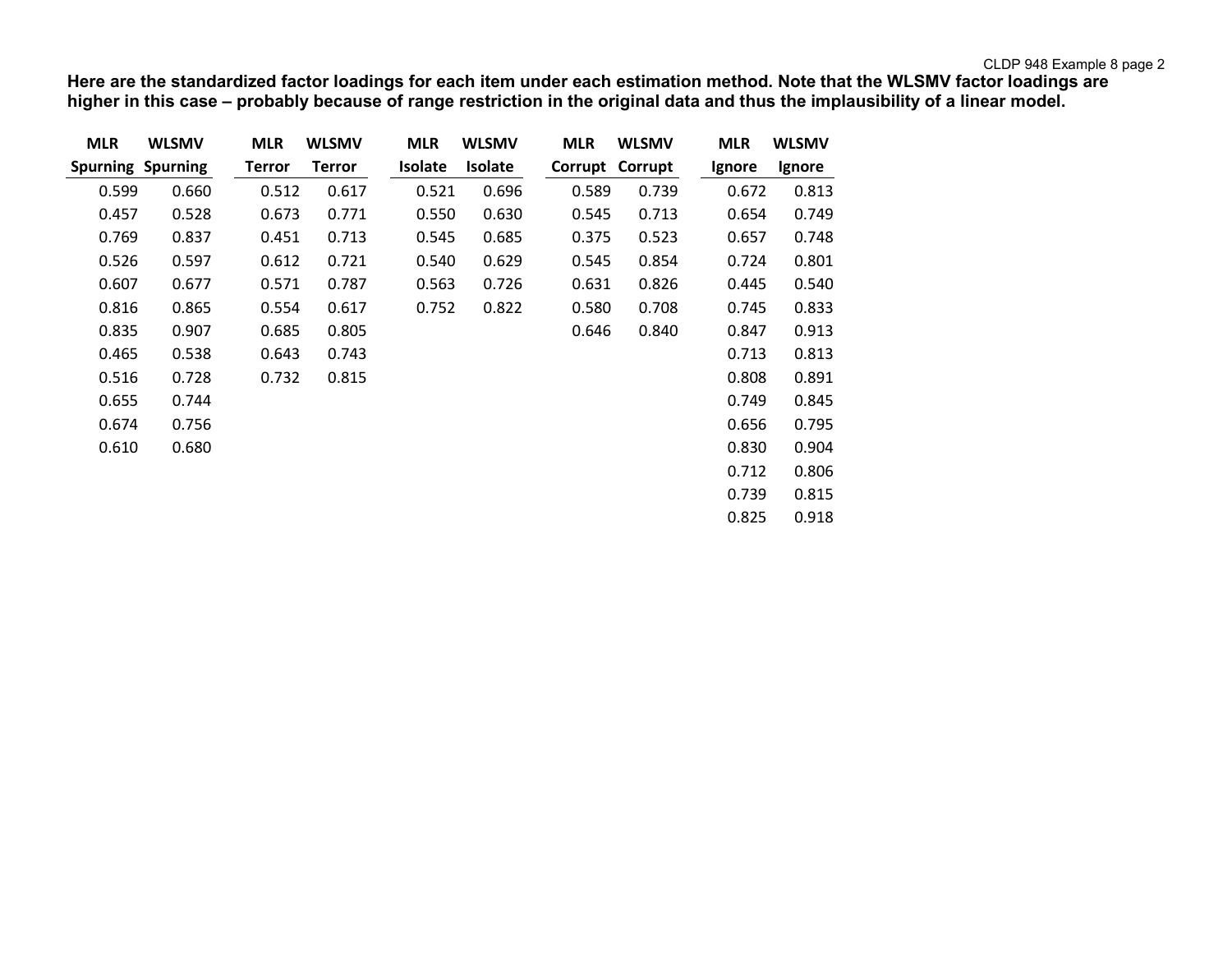# **Strawman model: Syntax for single-factor CFA model estimated using MLR through 5 PERFECTLY correlated factors**

| DATA:<br>FILE IS abuse.csv;                                                                                 | THE MODEL ESTIMATION TERMINATED NORMALLY                                           |
|-------------------------------------------------------------------------------------------------------------|------------------------------------------------------------------------------------|
| <b>VARIABLE:</b>                                                                                            |                                                                                    |
| NAMES ARE ID<br>! All variables in DATA SET                                                                 | Because the factor covariances were fixed to 1, you will see the                   |
| p01 p02 p03 p04 p05 p06 p07 p08 p09 p10                                                                     |                                                                                    |
| p11 p12 p13 p14 p15 p16 p17 p18 p19 p20                                                                     | message below. In THIS CONTEXT ONLY, you can ignore it.                            |
| p21 p22 p23 p24 p25 p26 p27 p28 p29 p30                                                                     |                                                                                    |
| p31 p32 p33 p34 p35 p36 p37 p38 p39 p40                                                                     | WARNING: THE LATENT VARIABLE COVARIANCE MATRIX (PSI) IS NOT POSITIVE               |
|                                                                                                             | DEFINITE. THIS COULD INDICATE A NEGATIVE VARIANCE/RESIDUAL VARIANCE                |
| p41 p42 p43 p44 p45 p46 p47 p48 p49 p50                                                                     | FOR A LATENT VARIABLE, A CORRELATION GREATER OR EQUAL TO ONE BETWEEN               |
| p51 p52 p53 p54 p55 p56 p57;                                                                                |                                                                                    |
|                                                                                                             | TWO LATENT VARIABLES, OR A LINEAR DEPENDENCY AMONG MORE THAN TWO                   |
| USEVARIABLES ARE ! All variables in MODEL                                                                   | LATENT VARIABLES. CHECK THE TECH4 OUTPUT FOR MORE INFORMATION.                     |
| p01 p02 p03 p04 p06 p07<br>p09 p10                                                                          | PROBLEM INVOLVING VARIABLE TERROR.                                                 |
| p11 p12 p13 p14 p16 p17 p18 p19 p20                                                                         |                                                                                    |
| p21 p22 p23 p24 p25 p26 p27 p28 p29 p30                                                                     | MODEL FIT INFORMATION                                                              |
| p31 p33 p35 p36 p37 p39 p40                                                                                 | 147<br>Number of Free Parameters                                                   |
| p43 p44 p45 p46 p47 p48 p49 p50                                                                             | Loglikelihood                                                                      |
|                                                                                                             | H0 Value<br>$-70386.526$                                                           |
| p51 p52 p53 p54 p55 p56 p57;                                                                                | HO Scaling Correction Factor<br>2.3983                                             |
| IDVARIABLE IS ID;                                                                                           | for MLR                                                                            |
| <b>ANALYSIS:</b><br><b>ESTIMATOR IS MLR;</b> ! For non-normal continuous items                              | $-65787.405$<br>H1 Value                                                           |
| STDYX 9.1   Standardized solution<br><b>OUTPUT:</b>                                                         | H1 varue<br>H1 Scaling Correction Factor 1.5925                                    |
| <b>MODINDICES (3.84)</b> ! Voodoo for fixing the model                                                      | for MLR                                                                            |
|                                                                                                             |                                                                                    |
| RESIDUAL   Local fit info                                                                                   | Information Criteria                                                               |
| TECH4; TECH4; TECH4; Internal Pactor correlation matrix                                                     |                                                                                    |
|                                                                                                             | Akaike (AIC)<br>141067.051                                                         |
|                                                                                                             | Bayesian (BIC)<br>Bayesian (BIC) 141831.074<br>Sample-Size Adjusted BIC 141364.120 |
| FILE = Abuse_Thetas.dat;<br>MISSFLAG = $99$ ;<br>MISSFLAG = $99$ ;<br>MISSFLAG = $99$ ;<br>MISSFLAG = $100$ |                                                                                    |
| !PLOT: TYPE IS PLOT1 PLOT2 PLOT3; ! Pictures                                                                | $(n^* = (n + 2) / 24)$                                                             |
|                                                                                                             |                                                                                    |
| MODEL: ! (To be changed below for each model)                                                               | Chi-Square Test of Model Fit                                                       |
|                                                                                                             | 6183.986*<br>Value                                                                 |
| ! 5 Factors (loadings for first item are estimated)                                                         | Degrees of Freedom<br>1127                                                         |
| ! 12-Item Spurning                                                                                          | 0.0000<br>P-Value                                                                  |
| Spurn BY p06* p10* p14* p25* p27* p29* p33* p35* p48* p49* p53* p54*;                                       | Scaling Correction Factor 1.4874                                                   |
| ! 9-Item Terrorizing                                                                                        | for MLR                                                                            |
|                                                                                                             |                                                                                    |
| Terror BY p07* p11* p13* p17* p24* p26* p36* p55* p56*;                                                     | RMSEA (Root Mean Square Error Of Approximation)                                    |
| ! 6-Item Isolating                                                                                          | Estimate<br>0.058                                                                  |
| Isolate BY p01* p18* p19* p23* p39* p43*;                                                                   |                                                                                    |
| ! 7-Item Corrupting                                                                                         | 90 Percent C.I.<br>$0.057$ 0.059                                                   |
| Corrupt BY p09* p12* p16* p20* p28* p47* p50*;                                                              | Probability RMSEA <= .05<br>0.000                                                  |
| ! 15-Item Ignoring                                                                                          |                                                                                    |
| Ignore BY p02* p03* p04* p21* p22* p30* p31* p37* p40* p44*                                                 | CFI/TLI                                                                            |
| p45* p46* p51* p52* p57*;                                                                                   | 0.766<br>CFI                                                                       |
|                                                                                                             | 0.756<br>TLI                                                                       |
| ! Factor Variances (all must be fixed to 1 for identification)                                              |                                                                                    |
|                                                                                                             | SRMR (Standardized Root Mean Square Residual)                                      |
| Spurn@1 Terror@1 Isolate@1 Corrupt@1 Ignore@1;                                                              | Value<br>0.062                                                                     |
| ! Factor Means (all fixed = 0 by default)                                                                   |                                                                                    |
| [Spurn@0 Terror@0 Isolate@0 Corrupt@0 Ignore@0];                                                            |                                                                                    |
| ! Factor Covariance (all fixed to 1 to create 1-factor model)                                               | #free parameters = $147 = 49$ loadings + 49 intercepts + 49 residuals              |
| Spurn Terror Isolate Corrupt Ignore WITH                                                                    | + 0 factor variances + 0 factor covariances = 147 parms USED                       |
| Spurn@1 Terror@1 Isolate@1 Corrupt@1 Ignore@1;                                                              |                                                                                    |
|                                                                                                             |                                                                                    |
|                                                                                                             | Possible = $49*50/2 + 49 = 1274$                                                   |
|                                                                                                             | DF =1117 calculation: 1274 - 147 = 1127                                            |
|                                                                                                             |                                                                                    |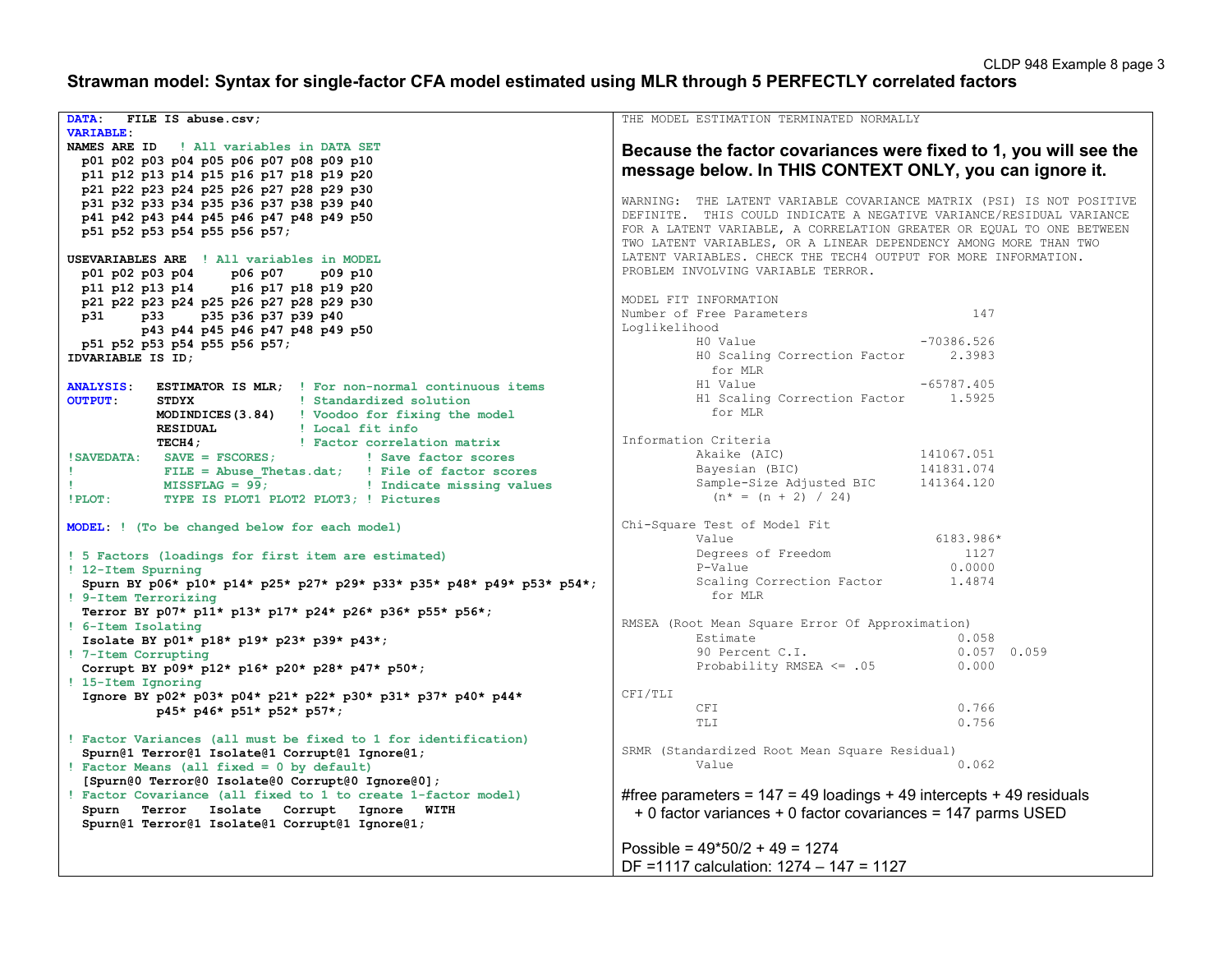## **Syntax for CFA model with MLR including all 5 non-perfectly correlated factors ("saturated structural model") for comparison:**

| MODEL: ! (To be changed below for each model)                             |                           |       |                                                  |                                                                            |                                                                               | NOTE: With respect to fit of the structural model, letting the 5 factors just be |                        |  |  |
|---------------------------------------------------------------------------|---------------------------|-------|--------------------------------------------------|----------------------------------------------------------------------------|-------------------------------------------------------------------------------|----------------------------------------------------------------------------------|------------------------|--|--|
|                                                                           |                           |       |                                                  |                                                                            | correlated is as good as it gets. This saturated structural model will be our |                                                                                  |                        |  |  |
| ! 5 Factors (loadings for first item are estimated)<br>! 12-Item Spurning |                           |       |                                                  |                                                                            | "larger model" baseline with which to compare the fit of models that try to   |                                                                                  |                        |  |  |
|                                                                           |                           |       |                                                  | Spurn BY p06* p10* p14* p25* p27* p29* p33* p35* p48* p49* p53* p54*;      |                                                                               | account for these correlations via a higher-order factor ("smaller models").     |                        |  |  |
| ! 9-Item Terrorizing                                                      |                           |       |                                                  |                                                                            |                                                                               |                                                                                  |                        |  |  |
|                                                                           |                           |       |                                                  | Terror BY p07* p11* p13* p17* p24* p26* p36* p55* p56*;                    |                                                                               | Number of Free Parameters                                                        | 157                    |  |  |
| ! 6-Item Isolating                                                        |                           |       |                                                  |                                                                            | Loglikelihood                                                                 |                                                                                  |                        |  |  |
| ! 7-Item Corrupting                                                       |                           |       | Isolate BY p01* p18* p19* p23* p39* p43*;        |                                                                            |                                                                               | H0 Value<br>HO Scaling Correction Factor                                         | $-69027.431$<br>2.5033 |  |  |
|                                                                           |                           |       | Corrupt BY p09* p12* p16* p20* p28* p47* p50*;   |                                                                            |                                                                               | for MLR                                                                          |                        |  |  |
| ! 15-Item Ignoring                                                        |                           |       |                                                  |                                                                            |                                                                               | H1 Value                                                                         | $-65787.405$           |  |  |
|                                                                           |                           |       |                                                  | Ignore BY p02* p03* p04* p21* p22* p30* p31* p37* p40* p44*                |                                                                               | H1 Scaling Correction Factor                                                     | 1.5925                 |  |  |
|                                                                           | p45* p46* p51* p52* p57*; |       |                                                  |                                                                            |                                                                               | for MLR                                                                          |                        |  |  |
|                                                                           |                           |       |                                                  | ! Factor Variances (all must be fixed to 1 for identification)             |                                                                               | Information Criteria                                                             |                        |  |  |
|                                                                           |                           |       | Spurn@1 Terror@1 Isolate@1 Corrupt@1 Ignore@1;   |                                                                            |                                                                               | Akaike (AIC)                                                                     | 138368.862             |  |  |
| Factor Means (all fixed = $0$ by default)                                 |                           |       |                                                  |                                                                            |                                                                               | Bayesian (BIC)                                                                   | 139184.860             |  |  |
|                                                                           |                           |       | [Spurn@0 Terror@0 Isolate@0 Corrupt@0 Ignore@0]; | Factor Covariances (all estimated to allow 5-factor model)                 |                                                                               | Sample-Size Adjusted BIC                                                         | 138686.140             |  |  |
|                                                                           |                           |       | Spurn Terror Isolate Corrupt Ignore WITH         |                                                                            |                                                                               | $(n^* = (n + 2) / 24)$                                                           |                        |  |  |
|                                                                           |                           |       | Spurn* Terror* Isolate* Corrupt* Ignore*;        |                                                                            |                                                                               | Chi-Square Test of Model Fit                                                     |                        |  |  |
|                                                                           |                           |       |                                                  |                                                                            |                                                                               | Value                                                                            | 4424.700*              |  |  |
| Do we have one factor or five factors?                                    |                           |       |                                                  |                                                                            |                                                                               | Degrees of Freedom                                                               | 1117                   |  |  |
|                                                                           |                           |       |                                                  |                                                                            |                                                                               | P-Value                                                                          | 0.0000                 |  |  |
|                                                                           |                           |       |                                                  | According to the −2∆LL scaled difference relative to the previous single-  |                                                                               | Scaling Correction Factor                                                        | 1.4645                 |  |  |
| factor model: $-2\Delta L L$ (10) = 671.689, $p < .0001$                  |                           |       |                                                  |                                                                            |                                                                               | for MLR                                                                          |                        |  |  |
|                                                                           |                           |       |                                                  | Therefore, one factor does not capture the covariances for these 49 items. |                                                                               | RMSEA (Root Mean Square Error Of Approximation)                                  |                        |  |  |
|                                                                           |                           |       |                                                  | Five factors (as hypothesized) does a significantly better job.            |                                                                               | Estimate                                                                         | 0.047                  |  |  |
|                                                                           |                           |       |                                                  |                                                                            |                                                                               | 90 Percent C.I.                                                                  | $0.046$ 0.049          |  |  |
|                                                                           |                           |       |                                                  |                                                                            |                                                                               | Probability RMSEA <= .05                                                         | 1,000                  |  |  |
|                                                                           |                           |       |                                                  | Here are the correlations among the latent factors we are now trying to    | CFI/TLI                                                                       |                                                                                  |                        |  |  |
|                                                                           |                           |       |                                                  | account for-with models that replace them with a higher-order factor.      |                                                                               | <b>CFI</b>                                                                       | 0.847                  |  |  |
|                                                                           |                           |       |                                                  |                                                                            |                                                                               | <b>TLI</b>                                                                       | 0.839                  |  |  |
|                                                                           |                           |       |                                                  |                                                                            |                                                                               |                                                                                  |                        |  |  |
|                                                                           |                           |       | <b>Saturated: 5-Factor All Covariances Model</b> |                                                                            |                                                                               | SRMR (Standardized Root Mean Square Residual)<br>Value                           | 0.057                  |  |  |
|                                                                           | <b>SPURN</b>              |       | TERROR ISOLATE                                   | <b>CORRUPT</b><br><b>IGNORE</b>                                            |                                                                               |                                                                                  |                        |  |  |
| <b>SPURN</b>                                                              | 1.000                     |       |                                                  |                                                                            |                                                                               | #free parameters = $157 = 49$ loadings + 49 intercepts + 49 residuals            |                        |  |  |
| <b>TERROR</b>                                                             | .929                      | 1.000 |                                                  |                                                                            |                                                                               | + 0 factor variances + 10 factor covariances = 157 parms USED                    |                        |  |  |
| <b>ISOLATE</b>                                                            | .898                      | .876  | 1.000                                            |                                                                            |                                                                               |                                                                                  |                        |  |  |
|                                                                           |                           |       |                                                  |                                                                            |                                                                               | Possible = $49*50/2 + 49 = 1274$                                                 |                        |  |  |
| <b>CORRUPT</b>                                                            | .689                      | .792  | .658                                             | 1.000                                                                      |                                                                               | DF = 1117 calculation: 1274 - 157 = 1117                                         |                        |  |  |
| <b>IGNORE</b>                                                             | .830                      | .767  | .828                                             | .630<br>1.000                                                              |                                                                               |                                                                                  |                        |  |  |
|                                                                           |                           |       |                                                  |                                                                            |                                                                               | Now we can test the fit of a constrained structural model that posits a single   |                        |  |  |
|                                                                           |                           |       |                                                  |                                                                            |                                                                               | higher-order "General Abuse" factor to account for the correlations among        |                        |  |  |
|                                                                           |                           |       |                                                  |                                                                            |                                                                               | these 5 latent factors (shown on the left from TECH 4).                          |                        |  |  |
|                                                                           |                           |       |                                                  |                                                                            |                                                                               |                                                                                  |                        |  |  |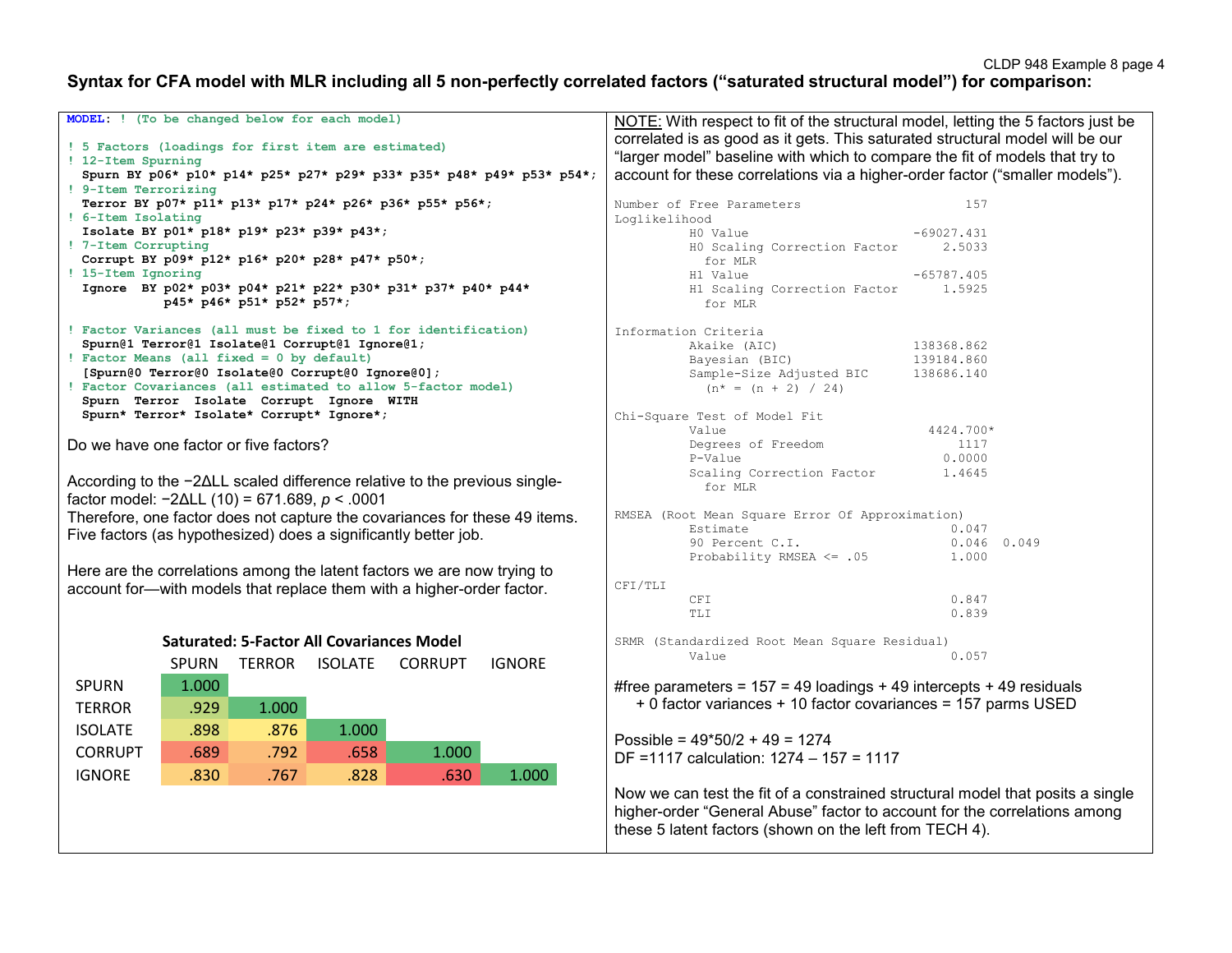### **Syntax for CFA model with MLR and a higher-order factor instead of correlations among 5 factors ("smaller/bigger model" for comparison):**

| MODEL: ! (To be changed below for each model)                                                                                                                                                                                       | NOTE: With respect to fit of the structural model, we are now fitting a                                  |
|-------------------------------------------------------------------------------------------------------------------------------------------------------------------------------------------------------------------------------------|----------------------------------------------------------------------------------------------------------|
| ! 5 Lower-Order Factors (loadings for first item NOW FIXED =1)                                                                                                                                                                      | single higher-order factor INSTEAD OF covariances among the 5 factors.                                   |
| ! 12-Item Spurning                                                                                                                                                                                                                  |                                                                                                          |
| Spurn BY p0601 p10* p14* p25* p27* p29* p33* p35* p48* p49* p53* p54*;                                                                                                                                                              | Number of Free Parameters<br>152                                                                         |
| ! 9-Item Terrorizing                                                                                                                                                                                                                | Loglikelihood                                                                                            |
| Terror BY p0701 p11* p13* p17* p24* p26* p36* p55* p56*;                                                                                                                                                                            | $-69080.656$<br>H0 Value                                                                                 |
| ! 6-Item Isolating                                                                                                                                                                                                                  | HO Scaling Correction Factor<br>2.5109                                                                   |
| Isolate BY p0101 p18* p19* p23* p39* p43*;                                                                                                                                                                                          | for MLR                                                                                                  |
| ! 7-Item Corrupting                                                                                                                                                                                                                 | H1 Value<br>$-65787.405$                                                                                 |
| Corrupt BY p0901 p12* p16* p20* p28* p47* p50*;                                                                                                                                                                                     | H1 Scaling Correction Factor<br>1.5925                                                                   |
| ! 15-Item Ignoring                                                                                                                                                                                                                  | for MLR                                                                                                  |
| Ignore BY p0201 p03* p04* p21* p22* p30* p31* p37* p40* p44*                                                                                                                                                                        | Information Criteria                                                                                     |
| p45* p46* p51* p52* p57*;                                                                                                                                                                                                           |                                                                                                          |
|                                                                                                                                                                                                                                     | Akaike (AIC)<br>138465.313<br>139255.323                                                                 |
| ! Factor Variances (all must be free - NOW ARE "DISTURBANCES")                                                                                                                                                                      | Bayesian (BIC)<br>Sample-Size Adjusted BIC<br>138772.486                                                 |
| Spurn* Terror* Isolate* Corrupt* Ignore*;                                                                                                                                                                                           | $(n* = (n + 2) / 24)$                                                                                    |
| ! Factor Means (all fixed = 0 by default)                                                                                                                                                                                           |                                                                                                          |
| [Spurn@0 Terror@0 Isolate@0 Corrupt@0 Ignore@0];                                                                                                                                                                                    | Chi-Square Test of Model Fit                                                                             |
|                                                                                                                                                                                                                                     | 4486.382*<br>Value                                                                                       |
| ! Higher-Order Factor (estimate higher-order factor loadings)                                                                                                                                                                       | Degrees of Freedom<br>1122                                                                               |
| Abuse BY Spurn* Terror* Isolate* Corrupt* Ignore*;                                                                                                                                                                                  | P-Value<br>0.0000                                                                                        |
| ! Fix higher-order factor mean=0 & variance=1                                                                                                                                                                                       | Scaling Correction Factor<br>1.4681                                                                      |
| [Abuse $(0)$ ]; Abuse $(1)$ ;                                                                                                                                                                                                       | for MLR                                                                                                  |
| We can use a −2∆LL scaled difference to test the fit of the higher-order factor<br>model against the saturated structural model with all possible factor                                                                            | RMSEA (Root Mean Square Error Of Approximation)<br>Estimate<br>0.047<br>90 Percent C.I.<br>$0.046$ 0.049 |
| correlations. This higher-order factor model uses 5 fewer parameters: 5 higher-<br>order loadings replace the 10 covariances among the factors. The -2∆LL                                                                           | Probability RMSEA <= .05<br>0.999                                                                        |
|                                                                                                                                                                                                                                     | CFI/TLI                                                                                                  |
| scaled difference is $-2\Delta L L$ (5) = 46.848, $p < .0001$ .                                                                                                                                                                     | 0.844<br>CFI                                                                                             |
|                                                                                                                                                                                                                                     | 0.837<br>TLI                                                                                             |
| So trying to reproduce the 5 factor covariances with a single higher-order<br>factor results in a significant decrease in fit. Why might this be the case? All<br>the lower-order factors have large (enough) standardized loadings | SRMR (Standardized Root Mean Square Residual)<br>Value<br>0.058                                          |
|                                                                                                                                                                                                                                     | #free parameters = $152 = 44$ loadings + 49 intercepts + 49 residuals                                    |
| STDYX Standardization                                                                                                                                                                                                               | + 5 factor variances + 5 higher-order loadings = 152 parms USED                                          |
| Two-Tailed                                                                                                                                                                                                                          |                                                                                                          |
| Estimate<br>$S.E.$ Est./S.E.<br>P-Value<br>ABUSE<br>BY (HIGHER-ORDER STANDARDIZED LOADINGS)                                                                                                                                         | Possible = $49*50/2 + 49 = 1274$                                                                         |
| SPURN<br>0.971<br>0.010<br>101.941<br>0.000                                                                                                                                                                                         | DF =1117 calculation: 1274 - 152 = 1122                                                                  |
| 0.952<br>0.011<br>88.191<br>0.000<br>TERROR                                                                                                                                                                                         |                                                                                                          |
| 0.933<br>0.016<br>59.159<br>0.000<br>ISOLATE                                                                                                                                                                                        |                                                                                                          |
| 0.745<br>0.027<br>27.312<br>0.000<br>CORRUPT                                                                                                                                                                                        |                                                                                                          |
| 0.846<br>48.111<br>0.018<br>0.000<br>IGNORE                                                                                                                                                                                         |                                                                                                          |
|                                                                                                                                                                                                                                     |                                                                                                          |
|                                                                                                                                                                                                                                     |                                                                                                          |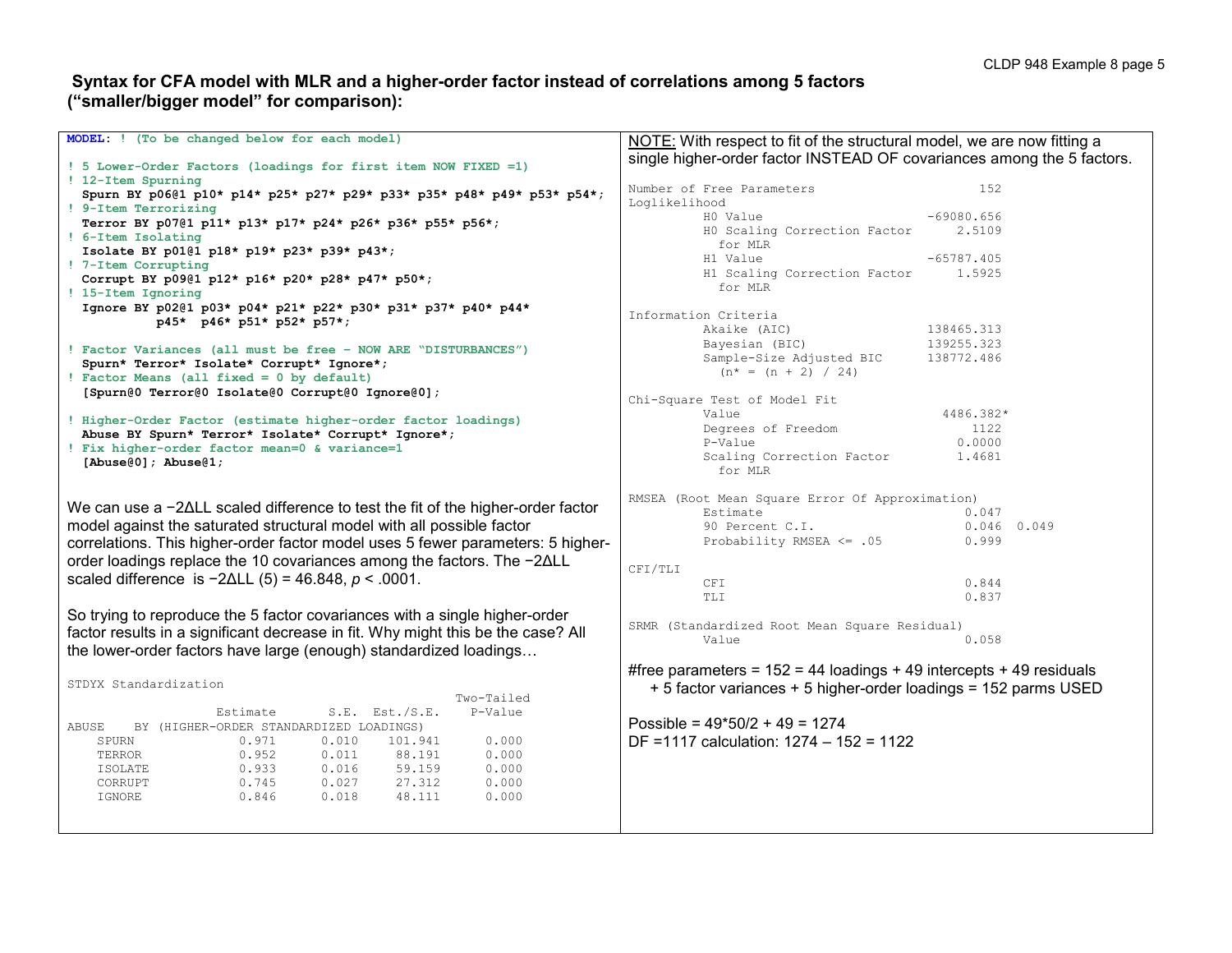### **Higher-Order Factor Model Output; Comparison of Saturated versus Higher-Order Factor Model predicted correlations:**

|                                                                 |  | MODEL MODIFICATION INDICES |        |          |            |              |
|-----------------------------------------------------------------|--|----------------------------|--------|----------|------------|--------------|
| Minimum M.I. value for printing the modification index<br>3.840 |  |                            |        |          |            |              |
|                                                                 |  |                            | M.I.   | E.P.C.   | Std E.P.C. | StdYX E.P.C. |
| TERROR                                                          |  | WITH SPURN                 | 4.111  | 0.011    | 0.454      | 0.454        |
| CORRUPT                                                         |  | WITH SPURN                 | 18.864 | $-0.018$ | $-0.451$   | $-0.451$     |
| <b>CORRUPT</b>                                                  |  | WITH TERROR                | 44.080 | 0.021    | 0.595      | 0.595        |
| CORRUPT                                                         |  | WITH ISOLATE               | 4.628  | $-0.006$ | $-0.193$   | $-0.193$     |
| IGNORE                                                          |  | WITH SPURN                 | 4.800  | 0.010    | 0.248      | 0.248        |
| <b>IGNORE</b>                                                   |  | WITH TERROR                | 31.774 | $-0.018$ | $-0.510$   | $-0.510$     |
| IGNORE                                                          |  | WITH ISOLATE               | 14.098 | 0.010    | 0.317      | 0.317        |
|                                                                 |  |                            |        |          |            |              |

**Based on the modification indices (which are picking up on the discrepancies between the saturated model and higher-order factor model in the factor correlations, it appears we need to allow two more relationships among the factor disturbances, as follows:**

#### **MODEL: ! (To be changed below for each model)**

| ! 5 Lower-Order Factors (loadings for first item NOW FIXED =1)         |
|------------------------------------------------------------------------|
| ! 12-Item Spurning                                                     |
| Spurn BY p06@1 p10* p14* p25* p27* p29* p33* p35* p48* p49* p53* p54*; |
| ! 9-Item Terrorizing                                                   |
| Terror BY p0701 p11* p13* p17* p24* p26* p36* p55* p56*;               |
| ! 6-Item Isolating                                                     |
| Isolate BY p0101 p18* p19* p23* p39* p43*;                             |
| ! 7-Item Corrupting                                                    |
| Corrupt BY p0901 p12* p16* p20* p28* p47* p50*;                        |

- **! 15-Item Ignoring Ignore BY p02@1 p03\* p04\* p21\* p22\* p30\* p31\* p37\* p40\* p44\* p45\* p46\* p51\* p52\* p57\*;**
- **! Factor Variances (all must be free – NOW ARE "DISTURBANCES") Spurn\* Terror\* Isolate\* Corrupt\* Ignore\*;**
- **! Factor Means (all fixed = 0 by default) [Spurn@0 Terror@0 Isolate@0 Corrupt@0 Ignore@0];**
- **! Higher-Order Factor (estimate higher-order factor loadings) Abuse BY Spurn\* Terror\* Isolate\* Corrupt\* Ignore\*;**
- **! Fix higher-order factor mean=0 & variance=1 [Abuse@0]; Abuse@1;**

**! Add disturbance covariances suggested by voo-doo Corrupt WITH Terror\*; Ignore WITH Terror\*;**

| <b>MLR Solutions</b>                        |                                                                |                                                  |                |                |               |  |
|---------------------------------------------|----------------------------------------------------------------|--------------------------------------------------|----------------|----------------|---------------|--|
|                                             |                                                                | <b>Saturated: 5-Factor All Covariances Model</b> |                |                |               |  |
|                                             | SPURN                                                          | TERROR                                           | <b>ISOLATE</b> | <b>CORRUPT</b> | <b>IGNORE</b> |  |
| <b>SPURN</b>                                | 1.000                                                          |                                                  |                |                |               |  |
| <b>TERROR</b>                               | .929                                                           | 1.000                                            |                |                |               |  |
| <b>ISOLATE</b>                              | .898                                                           | .876                                             | 1.000          |                |               |  |
| <b>CORRUPT</b>                              | .689                                                           | .792                                             | .658           | 1.000          |               |  |
| <b>IGNORE</b>                               | .830                                                           | .767                                             | .828           | .630           | 1.000         |  |
|                                             |                                                                |                                                  |                |                |               |  |
|                                             | Predicted 1: 5-Factor + Higher-Order Factor Model              |                                                  |                |                |               |  |
|                                             | <b>SPURN</b>                                                   | <b>TERROR</b>                                    | <b>ISOLATE</b> | <b>CORRUPT</b> | <b>IGNORE</b> |  |
| SPURN                                       | 1.000                                                          |                                                  |                |                |               |  |
| <b>TERROR</b>                               | .925                                                           | 1.000                                            |                |                |               |  |
| <b>ISOLATE</b>                              | .906                                                           | .889                                             | 1.000          |                |               |  |
| <b>CORRUPT</b>                              | .724                                                           | .710                                             | .696           | 1.000          |               |  |
| <b>IGNORE</b>                               | .821                                                           | .806                                             | .790           | .631           | 1.000         |  |
|                                             |                                                                |                                                  |                |                |               |  |
|                                             |                                                                | Discrepancy: Saturated - Predicted 1             |                |                |               |  |
|                                             | <b>SPURN</b>                                                   | TERROR                                           | <b>ISOLATE</b> | <b>CORRUPT</b> | <b>IGNORE</b> |  |
| SPURN                                       |                                                                |                                                  |                |                |               |  |
| <b>TERROR</b>                               | .004                                                           |                                                  |                |                |               |  |
| <b>ISOLATE</b>                              | $-0.008$                                                       | $-.013$                                          |                |                |               |  |
| <b>CORRUPT</b>                              | $-.035$                                                        | .082                                             | $-.038$        |                |               |  |
| <b>IGNORE</b>                               | .009                                                           | $-0.039$                                         | .038           | $-.001$        |               |  |
|                                             |                                                                |                                                  |                |                |               |  |
|                                             | Predicted 2: 5-Factor + Higher-Order Factor + 2 Fact Cov Model |                                                  |                |                |               |  |
|                                             | SPURN                                                          | <b>TERROR</b>                                    | <b>ISOLATE</b> | <b>CORRUPT</b> | <b>IGNORE</b> |  |
| <b>SPURN</b>                                | 1.000                                                          |                                                  |                |                |               |  |
| <b>TERROR</b>                               | .923                                                           | 1.000                                            |                |                |               |  |
| <b>ISOLATE</b>                              | .898                                                           | .894                                             | 1.000          |                |               |  |
| <b>CORRUPT</b>                              | .690                                                           | .794                                             | .668           | 1.000          |               |  |
| <b>IGNORE</b>                               | .838                                                           | .766                                             | .812           | .623           | 1.000         |  |
|                                             |                                                                |                                                  |                |                |               |  |
| <b>Discrepancy: Saturated - Predicted 2</b> |                                                                |                                                  |                |                |               |  |
|                                             | <b>SPURN</b>                                                   | TERROR                                           | <b>ISOLATE</b> | <b>CORRUPT</b> | <b>IGNORE</b> |  |
| SPURN                                       |                                                                |                                                  |                |                |               |  |
| <b>TERROR</b>                               | .006                                                           |                                                  |                |                |               |  |
| <b>ISOLATE</b>                              | .000                                                           | $-.018$                                          |                |                |               |  |
| <b>CORRUPT</b>                              | $-.001$                                                        | $-.002$                                          | $-.010$        |                |               |  |
| <b>IGNORE</b>                               | $-.008$                                                        | .001                                             | .016           | .007           |               |  |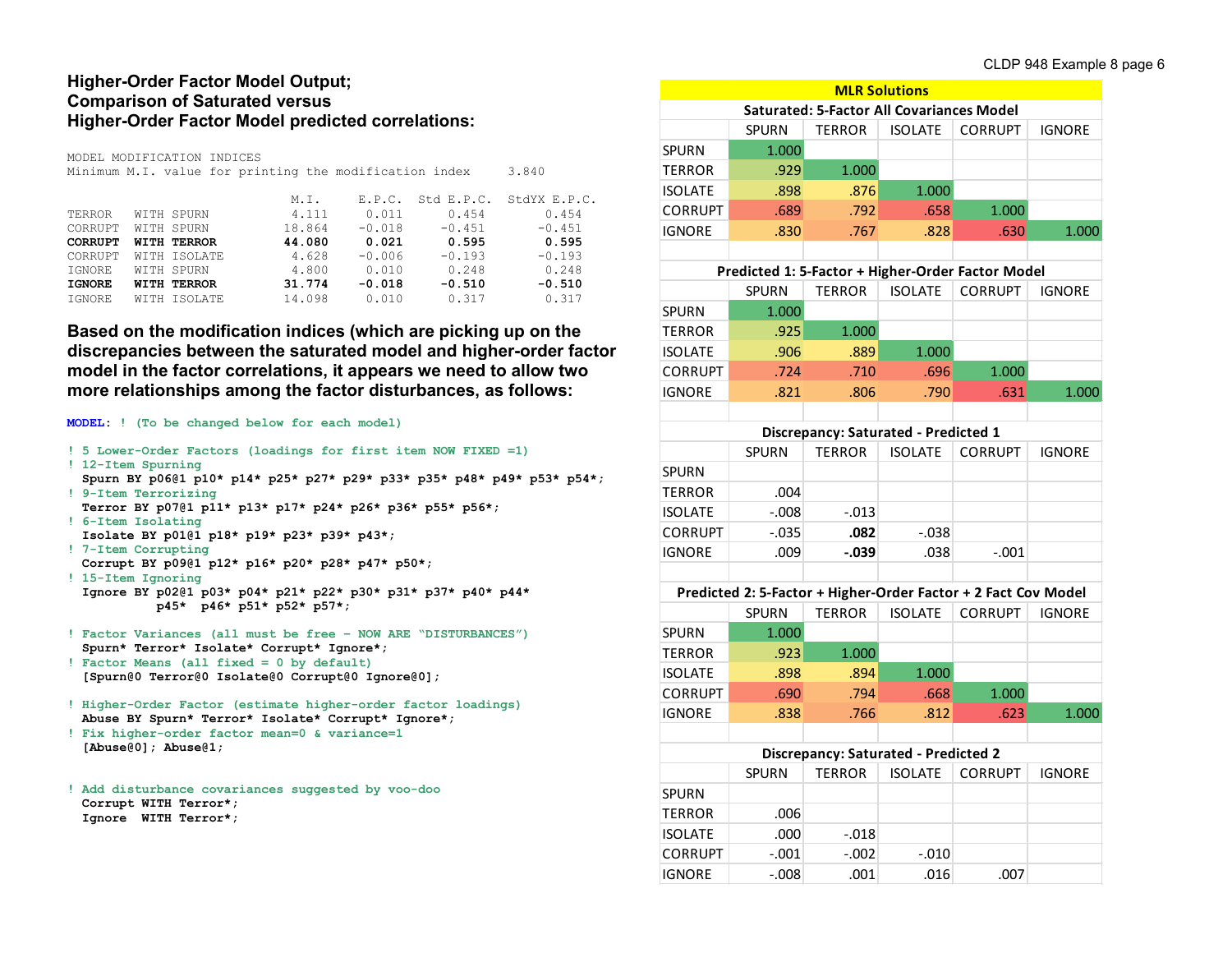|               | MODEL FIT INFORMATION        |                                                 |       |                                 |            |
|---------------|------------------------------|-------------------------------------------------|-------|---------------------------------|------------|
|               | Number of Free Parameters    |                                                 |       | 154                             |            |
|               |                              |                                                 |       |                                 |            |
| Loglikelihood |                              |                                                 |       |                                 |            |
|               | H0 Value                     |                                                 |       | $-69031.180$                    |            |
|               |                              | HO Scaling Correction Factor                    |       | 2.5060                          |            |
|               |                              |                                                 |       |                                 |            |
|               | for MLR                      |                                                 |       |                                 |            |
|               | H1 Value                     |                                                 |       | $-65787.405$                    |            |
|               |                              | H1 Scaling Correction Factor 1.5925             |       |                                 |            |
|               | for MLR                      |                                                 |       |                                 |            |
|               |                              |                                                 |       |                                 |            |
|               | Information Criteria         |                                                 |       |                                 |            |
|               | Akaike (AIC)                 |                                                 |       | 138370.360                      |            |
|               | Bayesian (BIC)               |                                                 |       | 139170.765                      |            |
|               |                              | Sample-Size Adjusted BIC 138681.575             |       |                                 |            |
|               |                              | $(n^* = (n + 2) / 24)$                          |       |                                 |            |
|               |                              |                                                 |       |                                 |            |
|               | Chi-Square Test of Model Fit |                                                 |       |                                 |            |
|               | Value                        |                                                 |       | 4422.556*                       |            |
|               |                              |                                                 |       |                                 |            |
|               | Degrees of Freedom           |                                                 |       | 1120                            |            |
|               | P-Value                      |                                                 |       | 0.0000                          |            |
|               |                              | Scaling Correction Factor                       |       | 1.4669                          |            |
|               | for MLR                      |                                                 |       |                                 |            |
|               |                              |                                                 |       |                                 |            |
|               |                              | RMSEA (Root Mean Square Error Of Approximation) |       |                                 |            |
|               | Estimate                     |                                                 |       | 0.047                           |            |
|               | 90 Percent C.I.              |                                                 |       | $0.046$ 0.048                   |            |
|               |                              | Probability RMSEA $\leq$ .05                    |       | 1.000                           |            |
|               |                              |                                                 |       |                                 |            |
| CFI/TLI       |                              |                                                 |       |                                 |            |
|               | <b>CFI</b>                   |                                                 |       | 0.847                           |            |
|               | TLI                          |                                                 |       | 0.840                           |            |
|               |                              |                                                 |       |                                 |            |
|               |                              |                                                 |       |                                 |            |
|               | Value                        | SRMR (Standardized Root Mean Square Residual)   |       | 0.057                           |            |
|               |                              |                                                 |       |                                 |            |
|               |                              |                                                 |       |                                 |            |
|               |                              |                                                 |       |                                 |            |
|               | STDYX Standardization        |                                                 |       |                                 |            |
|               |                              |                                                 |       |                                 | Two-Tailed |
|               |                              |                                                 |       | Estimate S.E. Est./S.E. P-Value |            |
|               |                              | ABUSE BY (HIGHER-ORDER STANDARDIZED LOADINGS)   |       |                                 |            |
| SPURN         |                              | 0.963                                           | 0.011 | 87.824                          | 0.000      |
| TERROR        |                              | 0.958                                           | 0.012 | 77.198                          | 0.000      |
| ISOLATE       |                              | 0.933                                           | 0.016 | 58.212                          | 0.000      |
| CORRUPT       |                              | 0.716                                           | 0.028 | 25.150                          | 0.000      |
| IGNORE        |                              | 0.870                                           | 0.019 | 45.845                          | 0.000      |
|               |                              |                                                 |       |                                 |            |
| CORRUPT WITH  |                              |                                                 |       |                                 |            |
| TERROR        |                              |                                                 |       | $0.540$ 0.097 5.550             | 0.000      |
| IGNORE WITH   |                              |                                                 |       |                                 |            |
|               |                              |                                                 |       |                                 | 0.005      |
| TERROR        |                              | $-0.483$                                        |       | $0.172 -2.811$                  |            |
|               |                              |                                                 |       |                                 |            |
|               |                              |                                                 |       |                                 |            |

**Next we will duplicate these analyses using WLSMV, which requires starting with the biggest model first…**

Two comparisons are relevant.

First, did we help the higher-order factor model by adding two covariances among the factor disturbances? −2ΔLL (2) = 46.378, *p* < .0001, so yes, model fit is better.

Second, does the revised higher-order factor model fit nonsignificantly worse than the saturated structural model with all 10 correlations among the 5 factors? −2ΔLL (3) = 3.171, *p* = .3660, so yes, our revised model captures those 10 correlations using 3 fewer parameters (5 loadings + 2 covariances).

### **Example results section for CFA using MLR:**

After examining the fit of each of the five factors individually, as described previously, a combined model was estimated in which all five factors were fit simultaneously with covariances estimated freely among them. A total of 49 items were thus included. Robust maximum likelihood (MLR) estimation was used to estimate all models using Mplus v. 8.1 (Muthén & Muthén, 1998–2017), and differences in fit between nested models were evaluated using −2\* rescaled difference in the model log-likelihood values. The fit of each model referenced below is shown in Table 1.

We first established the need for 5 factors by showing a significant decrease in fit for a single-factor model relative to that of the 5-factor model, −2ΔLL (10) = 671.689, *p* < .0001. As shown in Table 1, the fit of the model with five correlated factors was acceptable by the RMSEA (.047), but not by the CFI (.847). Standardized model parameters (loadings, intercepts, and residual variances) are shown in Table 2. Correlations of .6 or higher were found amongst the five factors, suggesting evidence that the five factors may indicate a single higher-order factor. This idea was testing by eliminating the covariances among the factors and instead estimating loadings for the five factors from a single higher-order factor (whose variance was fixed to 1). Although the fit of the higher-order factor model remained marginal (see Table 1), a nested model comparison revealed a significant decrease in fit, −2ΔLL(5) = 46.848, *p* < .0001, indicating that a single factor did not appear adequate to describe the pattern of correlation amongst the five factors. Inspection of the discrepancy between the factor correlations from the 5-factor model and those predicted by the higher-order factor indicated two sources of misfit—the correlation between Corrupt and Terror was under-estimated, whereas the correlation between Ignore and Terror was overestimated. These discrepancies were captured via two additional covariances among those lower-order factor disturbances, resulting in a significant improvement in fit, −2ΔLL(2) = 46.378, *p* < .0001. Further, the revised model successfully accounted for the pattern of correlation among the 5 factors, as indicated by a nonsignificant decrease in model fit relative to the model with all 10 factor correlations estimated directly, −2ΔLL(3) = 3.171, *p* = .3660.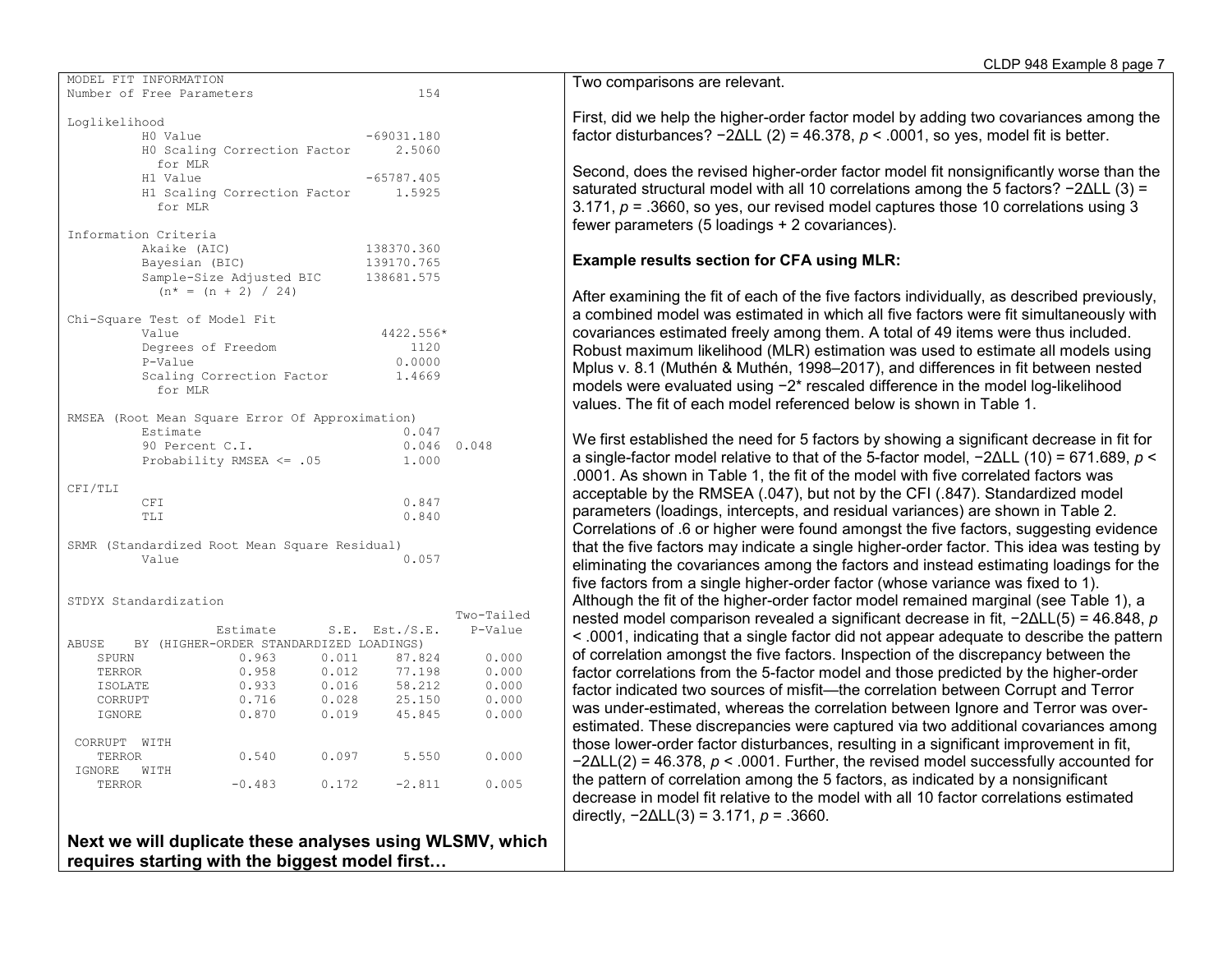**Syntax for IFA model with WLSMV including all 5 non-perfectly correlated factors ("saturated structural model") for comparison:**

| <b>DATA:</b><br>FILE IS abuse.csv;<br><b>VARIABLE:</b><br>NAMES ARE ID<br>! All variables in DATA SET<br>p01 p02 p03 p04 p05 p06 p07 p08 p09 p10<br>p11 p12 p13 p14 p15 p16 p17 p18 p19 p20<br>p21 p22 p23 p24 p25 p26 p27 p28 p29 p30<br>p31 p32 p33 p34 p35 p36 p37 p38 p39 p40<br>p41 p42 p43 p44 p45 p46 p47 p48 p49 p50<br>p51 p52 p53 p54 p55 p56 p57;<br>USEVARIABLES ARE ! All variables in MODEL<br>p01 p02 p03 p04<br>p06 p07<br>p09 p10<br>p11 p12 p13 p14 p16 p17 p18 p19 p20<br>p21 p22 p23 p24 p25 p26 p27 p28 p29 p30<br>p31<br>p33<br>p35 p36 p37 p39 p40<br>p43 p44 p45 p46 p47 p48 p49 p50<br>p51 p52 p53 p54 p55 p56 p57;<br>IDVARIABLE IS ID;<br>CATEGORICAL ARE ! All variables for IFA<br>p06 p07<br>p01 p02 p03 p04<br>p09 p10<br>p11 p12 p13 p14<br>p16 p17 p18 p19 p20<br>p21 p22 p23 p24 p25 p26 p27 p28 p29 p30<br>p35 p36 p37 p39 p40<br>p31<br>p33 | MODEL: ! (To be changed below for each model)<br>! 5 Factors (loadings for first item are estimated)<br>! 12-Item Spurning<br>Spurn BY p06* p10* p14* p25* p27* p29* p33* p35* p48* p49* p53* p54*;<br>! 9-Item Terrorizing<br>Terror BY p07* p11* p13* p17* p24* p26* p36* p55* p56*;<br>! 6-Item Isolating<br>Isolate BY p01* p18* p19* p23* p39* p43*;<br>! 7-Item Corrupting<br>Corrupt BY p09* p12* p16* p20* p28* p47* p50*;<br>! 15-Item Ignoring<br>Ignore BY p02* p03* p04* p21* p22* p30* p31* p37* p40* p44*<br>p45* p46* p51* p52* p57*;! Factor Variances (all must be<br>fixed to 1 for identification)<br>Spurn@1 Terror@1 Isolate@1 Corrupt@1 Ignore@1;<br>! Factor Means (all fixed = 0 by default)<br>[Spurn@0 Terror@0 Isolate@0 Corrupt@0 Ignore@0];<br>! Factor Covariances (all estimated to allow 5-factor model)<br>Spurn Terror Isolate Corrupt Ignore WITH<br>Spurn* Terror* Isolate* Corrupt* Ignore*; |
|---------------------------------------------------------------------------------------------------------------------------------------------------------------------------------------------------------------------------------------------------------------------------------------------------------------------------------------------------------------------------------------------------------------------------------------------------------------------------------------------------------------------------------------------------------------------------------------------------------------------------------------------------------------------------------------------------------------------------------------------------------------------------------------------------------------------------------------------------------------------------------|-----------------------------------------------------------------------------------------------------------------------------------------------------------------------------------------------------------------------------------------------------------------------------------------------------------------------------------------------------------------------------------------------------------------------------------------------------------------------------------------------------------------------------------------------------------------------------------------------------------------------------------------------------------------------------------------------------------------------------------------------------------------------------------------------------------------------------------------------------------------------------------------------------------------------------------|
| p43 p44 p45 p46 p47 p48 p49 p50<br>p51 p52 p53 p54 p55 p56 p57;                                                                                                                                                                                                                                                                                                                                                                                                                                                                                                                                                                                                                                                                                                                                                                                                                 | NOTE: With respect to fit of the structural model, letting the 5 factors just be                                                                                                                                                                                                                                                                                                                                                                                                                                                                                                                                                                                                                                                                                                                                                                                                                                                  |
| <b>OUTPUT:</b><br>STDYX<br>! Standardized solution<br>MODINDICES (3.84) ! Voodoo for fixing the model<br><b>RESIDUAL</b><br>! Local fit info<br>TECH4;<br>! Factor correlation matrix<br>TYPE IS PLOT1 PLOT2 PLOT3; ! Pictures<br>PLOT:                                                                                                                                                                                                                                                                                                                                                                                                                                                                                                                                                                                                                                         | correlated is as good as it gets. This saturated structural model will be our<br>"larger model" baseline with which to compare the fit of models that try to<br>account for these correlations via a higher-order factor ("smaller models").<br>MODEL FIT INFORMATION<br>255<br>Number of Free Parameters                                                                                                                                                                                                                                                                                                                                                                                                                                                                                                                                                                                                                         |
| <b>ANALYSIS:</b><br>ESTIMATOR IS WLSMV;<br>! Limited info estimator<br>PARAMETERIZATION IS THETA:                                                                                                                                                                                                                                                                                                                                                                                                                                                                                                                                                                                                                                                                                                                                                                               | Chi-Square Test of Model Fit<br>Value<br>5934.139*                                                                                                                                                                                                                                                                                                                                                                                                                                                                                                                                                                                                                                                                                                                                                                                                                                                                                |
| <b>SAVEDATA:</b><br>! Save fit of 5 factor model<br>DIFFTEST=5factor.dat;                                                                                                                                                                                                                                                                                                                                                                                                                                                                                                                                                                                                                                                                                                                                                                                                       | Degrees of Freedom<br>1117<br>0.0000<br>P-Value                                                                                                                                                                                                                                                                                                                                                                                                                                                                                                                                                                                                                                                                                                                                                                                                                                                                                   |
| #free parameters = $255 = 49$ loadings + $49*4=196$ thresholds<br>+ 0 factor variances + 10 factor covariances = 255 parms USED                                                                                                                                                                                                                                                                                                                                                                                                                                                                                                                                                                                                                                                                                                                                                 | RMSEA (Root Mean Square Error Of Approximation)<br>0.057<br>Estimate<br>90 Percent C.I.<br>$0.055$ 0.058<br>Probability RMSEA $\leq$ .05<br>0.000                                                                                                                                                                                                                                                                                                                                                                                                                                                                                                                                                                                                                                                                                                                                                                                 |
| Possible = $49*50/2 + 49*4 = 1421$<br>DF =1117 calculation: $1421 - 255 - 49$ "residual variances" = 1117                                                                                                                                                                                                                                                                                                                                                                                                                                                                                                                                                                                                                                                                                                                                                                       | CFI/TLI<br>0.927<br>CFI<br>0.923<br>TLI                                                                                                                                                                                                                                                                                                                                                                                                                                                                                                                                                                                                                                                                                                                                                                                                                                                                                           |
|                                                                                                                                                                                                                                                                                                                                                                                                                                                                                                                                                                                                                                                                                                                                                                                                                                                                                 | SRMR (Standardized Root Mean Square Residual)<br>Value<br>0.056                                                                                                                                                                                                                                                                                                                                                                                                                                                                                                                                                                                                                                                                                                                                                                                                                                                                   |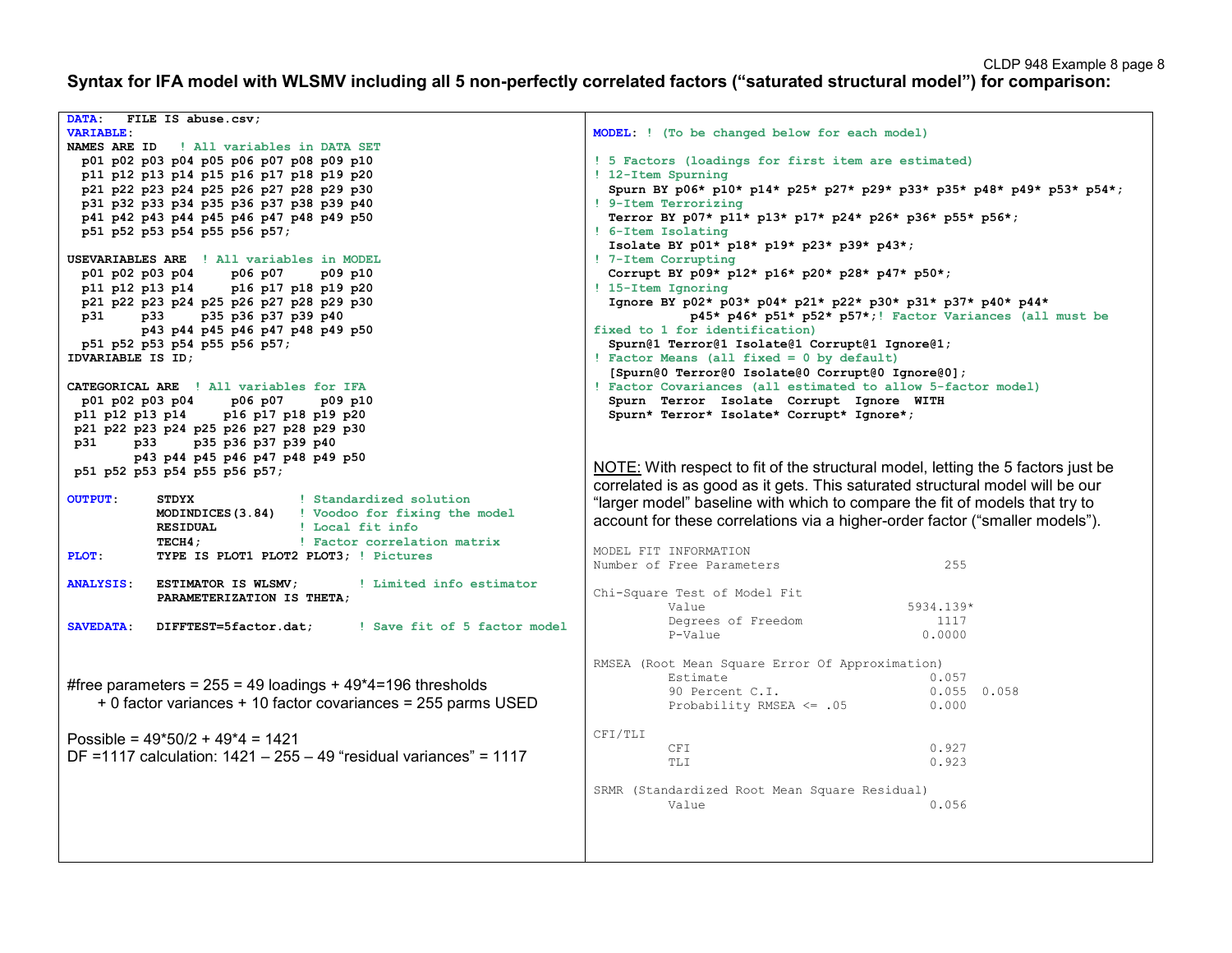# **Strawman model: Syntax for single-factor IFA model estimated using WLSMV through 5 PERFECTLY correlated factors**

| <b>ANALYSIS:</b><br>! Limited info estimator<br>ESTIMATOR IS WLSMV;<br>PARAMETERIZATION IS THETA; | THE MODEL ESTIMATION TERMINATED NORMALLY                                                                                                      |
|---------------------------------------------------------------------------------------------------|-----------------------------------------------------------------------------------------------------------------------------------------------|
| ! Test fit against saturated<br>DIFFTEST=5factor.dat;                                             | Because the factor covariances were fixed to 1, you will see the                                                                              |
| ! (no SAVEDATA needed)                                                                            | message below. In THIS CONTEXT ONLY, you can ignore it.                                                                                       |
| MODEL: ! (To be changed below for each model)                                                     | WARNING: THE LATENT VARIABLE COVARIANCE MATRIX (PSI) IS NOT POSITIVE<br>DEFINITE. THIS COULD INDICATE A NEGATIVE VARIANCE/RESIDUAL VARIANCE   |
| ! 5 Factors (loadings for first item are estimated)                                               | FOR A LATENT VARIABLE, A CORRELATION GREATER OR EQUAL TO ONE BETWEEN                                                                          |
| ! 12-Item Spurning<br>Spurn BY p06* p10* p14* p25* p27* p29* p33* p35* p48* p49* p53* p54*;       | TWO LATENT VARIABLES, OR A LINEAR DEPENDENCY AMONG MORE THAN TWO<br>LATENT VARIABLES. CHECK THE TECH4 OUTPUT FOR MORE INFORMATION.            |
| ! 9-Item Terrorizing                                                                              | PROBLEM INVOLVING VARIABLE TERROR.                                                                                                            |
| Terror BY p07* p11* p13* p17* p24* p26* p36* p55* p56*;<br>! 6-Item Isolating                     | MODEL FIT INFORMATION                                                                                                                         |
| Isolate BY p01* p18* p19* p23* p39* p43*;                                                         | 245<br>Number of Free Parameters                                                                                                              |
| ! 7-Item Corrupting                                                                               | Chi-Square Test of Model Fit                                                                                                                  |
| Corrupt BY p09* p12* p16* p20* p28* p47* p50*;<br>! 15-Item Ignoring                              | 7563.403*<br>Value                                                                                                                            |
| Ignore BY p02* p03* p04* p21* p22* p30* p31* p37* p40* p44*                                       | 1127<br>Degrees of Freedom                                                                                                                    |
| p45* p46* p51* p52* p57*;                                                                         | 0.0000<br>P-Value                                                                                                                             |
| ! Factor Variances (all must be fixed to 1 for identification)                                    | Chi-Square Test for Difference Testing                                                                                                        |
| Spurn@1 Terror@1 Isolate@1 Corrupt@1 Ignore@1;                                                    | Value<br>769.754*<br>10                                                                                                                       |
| ! Factor Means (all fixed = 0 by default)<br>[Spurn@0 Terror@0 Isolate@0 Corrupt@0 Ignore@0];     | Degrees of Freedom<br>P-Value<br>0.0000                                                                                                       |
| ! Factor Covariance (all fixed to 1 to create 1-factor model)                                     |                                                                                                                                               |
| Spurn Terror Isolate Corrupt Ignore WITH                                                          | RMSEA (Root Mean Square Error Of Approximation)<br>Estimate<br>0.065                                                                          |
| Spurn@1 Terror@1 Isolate@1 Corrupt@1 Ignore@1;                                                    | 90 Percent C.I.<br>$0.064$ 0.067                                                                                                              |
|                                                                                                   | Probability RMSEA <= .05<br>0.000                                                                                                             |
| #free parameters = $245 = 49$ loadings + $49*4=196$ thresholds                                    | CFI/TLI                                                                                                                                       |
| + 0 factor variances + 0 factor covariances = 245 parms USED                                      | 0.903<br>CFI                                                                                                                                  |
|                                                                                                   | 0.898<br>TLI                                                                                                                                  |
| Possible = $49*50/2 + 49*4 = 1421$                                                                | SRMR (Standardized Root Mean Square Residual)                                                                                                 |
| DF =1117 calculation: $1421 - 245 - 49$ "residual variances" = 1127                               | Value<br>0.068                                                                                                                                |
|                                                                                                   | Do we have one factor or five factors?                                                                                                        |
|                                                                                                   | According to the DIFFTEST relative to the previous 5-factor model:<br>$x^{2}(10) = 769.754, p < .0001$                                        |
|                                                                                                   | Therefore, one factor does not capture the covariances for these 49 items.<br>Five factors (as hypothesized) does a significantly better job. |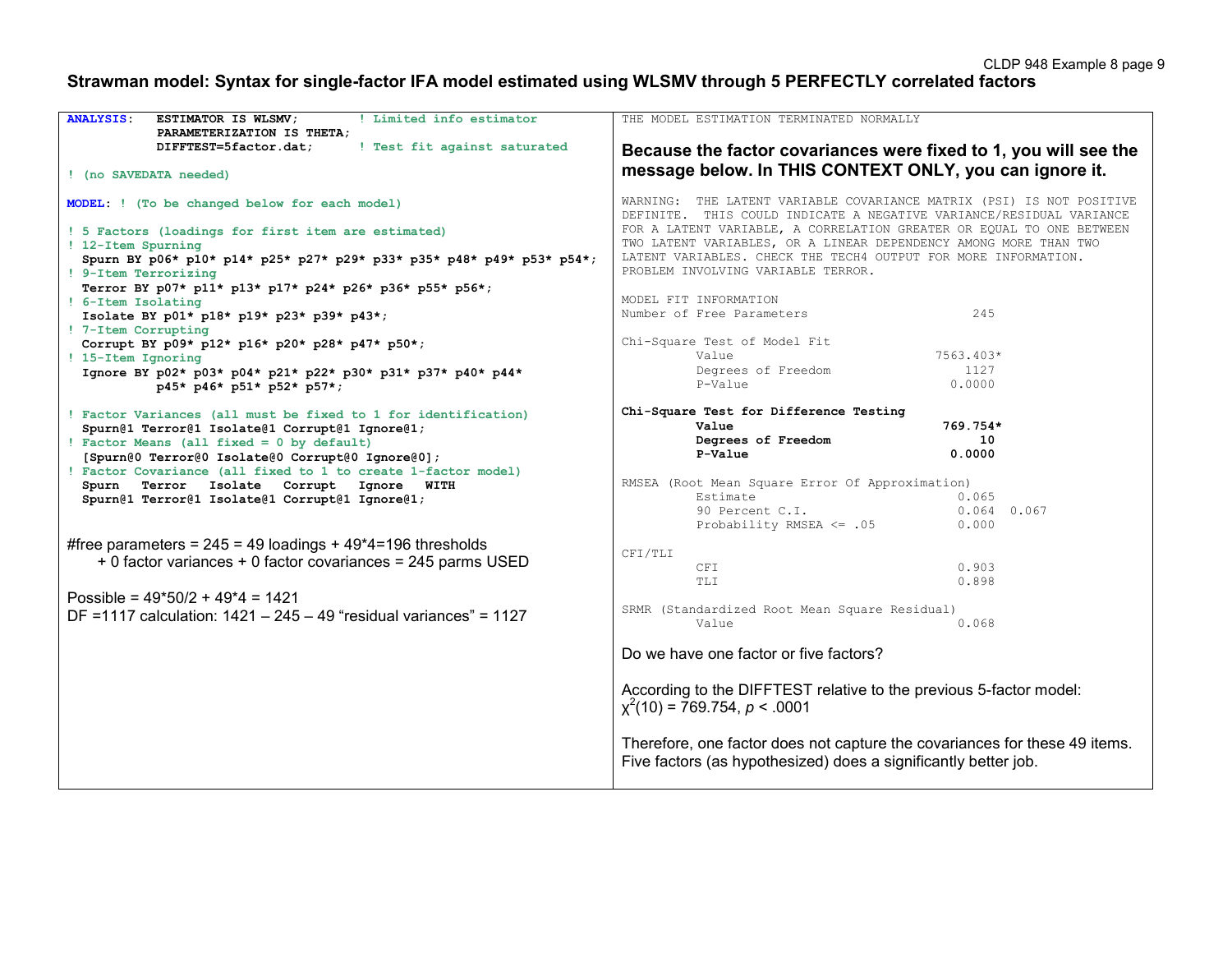### **Syntax for IFA model with WLSMV and a higher-order factor instead of correlations among 5 factors ("smaller/bigger model" for comparison):**

| <b>ANALYSIS:</b><br>! Limited info estimator<br>ESTIMATOR IS WLSMV;<br>PARAMETERIZATION IS THETA;<br>! Test fit against saturated<br>DIFFTEST=5factor.dat;          | NOTE: With respect to fit of the structural model, we are now fitting a<br>single higher-order factor INSTEAD OF covariances among the 5 factors. |  |  |  |  |
|---------------------------------------------------------------------------------------------------------------------------------------------------------------------|---------------------------------------------------------------------------------------------------------------------------------------------------|--|--|--|--|
| SAVEDATA:<br>DIFFTEST=HigherOrder.dat; ! Save fit of higher-order model                                                                                             | MODEL FIT INFORMATION<br>250<br>Number of Free Parameters                                                                                         |  |  |  |  |
| MODEL: ! (To be changed below for each model)                                                                                                                       | Chi-Square Test of Model Fit<br>Value<br>5941.909*                                                                                                |  |  |  |  |
| ! 5 Lower-Order Factors (loadings for first item NOW FIXED =1)<br>! 12-Item Spurning                                                                                | Degrees of Freedom<br>1122<br>0.0000<br>P-Value                                                                                                   |  |  |  |  |
| Spurn BY p0601 p10* p14* p25* p27* p29* p33* p35* p48* p49* p53* p54*;<br>! 9-Item Terrorizing                                                                      | Chi-Square Test for Difference Testing<br>Value<br>92.048*                                                                                        |  |  |  |  |
| Terror BY p07@1 p11* p13* p17* p24* p26* p36* p55* p56*;<br>! 6-Item Isolating                                                                                      | Degrees of Freedom<br>5                                                                                                                           |  |  |  |  |
| Isolate BY p0101 p18* p19* p23* p39* p43*;                                                                                                                          | P-Value<br>0.0000                                                                                                                                 |  |  |  |  |
| ! 7-Item Corrupting<br>Corrupt BY p0901 p12* p16* p20* p28* p47* p50*;                                                                                              | RMSEA (Root Mean Square Error Of Approximation)                                                                                                   |  |  |  |  |
| ! 15-Item Ignoring<br>Ignore BY p0201 p03* p04* p21* p22* p30* p31* p37* p40* p44*                                                                                  | 0.057<br>Estimate<br>90 Percent C.I.<br>0.055<br>0.058                                                                                            |  |  |  |  |
| p45* p46* p51* p52* p57*;                                                                                                                                           | Probability RMSEA $\leq$ .05<br>0.000                                                                                                             |  |  |  |  |
| ! Factor Variances (all must be free - NOW ARE "DISTURBANCES")                                                                                                      | CFI/TLI<br>0.927<br>CFI                                                                                                                           |  |  |  |  |
| Spurn* Terror* Isolate* Corrupt* Ignore*;<br>! Factor Means (all fixed = 0 by default)                                                                              | 0.924<br>TLI                                                                                                                                      |  |  |  |  |
| [Spurn@0 Terror@0 Isolate@0 Corrupt@0 Ignore@0];                                                                                                                    | SRMR (Standardized Root Mean Square Residual)                                                                                                     |  |  |  |  |
| ! Higher-Order Factor (estimate higher-order factor loadings)                                                                                                       | 0.057<br>Value                                                                                                                                    |  |  |  |  |
| Abuse BY Spurn* Terror* Isolate* Corrupt* Ignore*;<br>! Fix higher-order factor mean=0 & variance=1                                                                 | #free parameters = $250 = 44$ loadings + $49*4 = 196$ thresholds                                                                                  |  |  |  |  |
| [Abuse $(0)$ ]; Abuse $(1)$ ;                                                                                                                                       | + 5 factor variances + 5 higher-order loadings = 250 parms USED                                                                                   |  |  |  |  |
|                                                                                                                                                                     | Possible = $49*50/2 + 49*4 = 1421$                                                                                                                |  |  |  |  |
| We can use DIFFTEST to test the fit of the higher-order factor model against<br>the saturated structural model with all possible factor correlations. This higher-  | DF =1117 calculation: $1421 - 250 - 49$ "residual variances" = 1122                                                                               |  |  |  |  |
| order factor model uses 5 fewer parameters: 5 higher-order loadings replace<br>the 10 covariances among the factors. The difference is $\chi^2(5) = 92.048$ , $p <$ | STDYX Standardization                                                                                                                             |  |  |  |  |
| .0001.                                                                                                                                                              | Two-Tailed<br>$S.E.$ Est./ $S.E.$<br>P-Value<br>Estimate                                                                                          |  |  |  |  |
|                                                                                                                                                                     | ABUSE<br>BY (HIGHER-ORDER STANDARDIZED LOADINGS)                                                                                                  |  |  |  |  |
| So trying to reproduce the 5 factor covariances with a single higher-order                                                                                          | 0.990<br>0.005<br>204.056<br>0.000<br>SPURN<br>0.948<br>TERROR<br>0.007<br>139.928<br>0.000                                                       |  |  |  |  |
| factor results in a significant decrease in fit. Why might this be the case? All                                                                                    | 0.951<br>0.009<br>106.595<br>0.000<br>ISOLATE                                                                                                     |  |  |  |  |
| the lower-order factors have large (enough) standardized loadings                                                                                                   | 0.835<br>0.014<br>60.998<br>0.000<br>CORRUPT                                                                                                      |  |  |  |  |
|                                                                                                                                                                     | 0.885<br>0.009<br>93.999<br>IGNORE<br>0.000                                                                                                       |  |  |  |  |
|                                                                                                                                                                     |                                                                                                                                                   |  |  |  |  |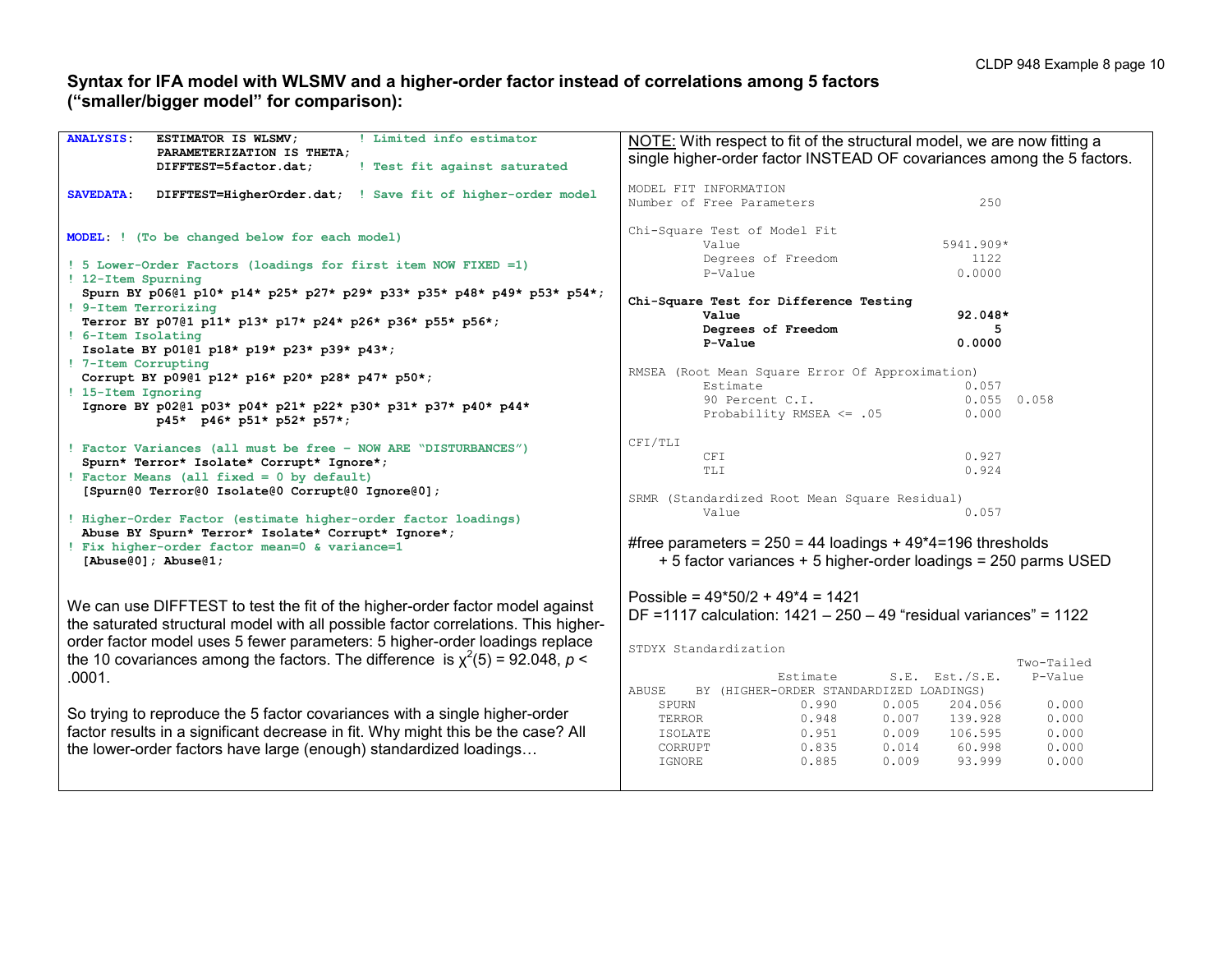## **Higher-Order Factor Model Output; Comparison of Saturated versus Higher-Order Factor Model predicted correlations:**

|                                                        |  | MODEL MODIFICATION INDICES |         |          |            |              |
|--------------------------------------------------------|--|----------------------------|---------|----------|------------|--------------|
| Minimum M.I. value for printing the modification index |  |                            |         |          | 3.840      |              |
|                                                        |  |                            |         |          |            |              |
|                                                        |  |                            | M.I.    | F.P.C.   | Std E.P.C. | StdYX E.P.C. |
| TERROR                                                 |  | WITH SPURN                 | 8.776   | 0.011    | 0.558      | 0.558        |
| <b>TSOLATE</b>                                         |  | WITH SPURN                 | 11.742  | $-0.014$ | $-0.742$   | $-0.742$     |
| ISOLATE                                                |  | WITH TERROR                | 5.966   | $-0.012$ | $-0.256$   | $-0.256$     |
| CORRUPT                                                |  | WITH SPURN                 | 39.197  | $-0.028$ | $-0.762$   | $-0.762$     |
| <b>CORRUPT</b>                                         |  | <b>WITH TERROR</b>         | 122.582 | 0.056    | 0.627      | 0.627        |
| <b>TGNORE</b>                                          |  | WITH SPURN                 | 25.058  | 0.021    | 0.596      | 0.596        |
| <b>IGNORE</b>                                          |  | <b>WITH TERROR</b>         | 82.830  | $-0.040$ | $-0.471$   | $-0.471$     |
| <b>TGNORE</b>                                          |  | WITH ISOLATE               | 42.439  | 0.031    | 0.372      | 0.372        |
| IGNORE                                                 |  | WITH CORRUPT               | 6.036   | $-0.013$ | $-0.077$   | $-0.077$     |
|                                                        |  |                            |         |          |            |              |

**Based on the modification indices (which are picking up on the discrepancies between the saturated model and higher-order factor model in the factor correlations, it appears we need to allow two more relationships among the factor disturbances, as follows:**

| <b>ANALYSIS:</b>                                                                              | <b>ESTIMATOR IS WLSMV;</b><br>PARAMETERIZATION IS THETA;                                                            | ! Limited info estimator<br>DIFFTEST=5factor.dat; I Test fit against saturated |  |  |
|-----------------------------------------------------------------------------------------------|---------------------------------------------------------------------------------------------------------------------|--------------------------------------------------------------------------------|--|--|
| <b>SAVEDATA:</b>                                                                              |                                                                                                                     | DIFFTEST=HigherOrder2.dat; ! Save fit of higher-order2 model                   |  |  |
|                                                                                               | MODEL: ! (To be changed below for each model)                                                                       |                                                                                |  |  |
| ! 12-Item Spurning<br>! 9-Item Terrorizing                                                    | ! 5 Lower-Order Factors (loadings for first item NOW FIXED =1)                                                      | Spurn BY p0601 p10* p14* p25* p27* p29* p33* p35* p48* p49* p53* p54*;         |  |  |
| ! 6-Item Isolating                                                                            | Terror BY p0701 p11* p13* p17* p24* p26* p36* p55* p56*;                                                            |                                                                                |  |  |
| ! 7-Item Corrupting                                                                           | Isolate BY p0101 p18* p19* p23* p39* p43*;<br>Corrupt BY p0901 p12* p16* p20* p28* p47* p50*;                       |                                                                                |  |  |
| ! 15-Item Ignoring                                                                            | Ignore BY p0201 p03* p04* p21* p22* p30* p31* p37* p40* p44*<br>p45* p46* p51* p52* p57*;                           |                                                                                |  |  |
|                                                                                               | ! Factor Variances (all must be free - NOW ARE "DISTURBANCES")<br>Spurn* Terror* Isolate* Corrupt* Ignore*;         |                                                                                |  |  |
| ! Factor Means (all fixed = 0 by default)<br>[Spurn@0 Terror@0 Isolate@0 Corrupt@0 Ignore@0]; |                                                                                                                     |                                                                                |  |  |
|                                                                                               | ! Higher-Order Factor (estimate higher-order factor loadings)<br>Abuse BY Spurn* Terror* Isolate* Corrupt* Ignore*; |                                                                                |  |  |
|                                                                                               | ! Fix higher-order factor mean=0 & variance=1<br>[Abuse $(0)$ ]; Abuse $(1)$ ;                                      |                                                                                |  |  |
|                                                                                               | ! Add disturbance covariances suggested by voo-doo<br>Corrupt WITH Terror*;<br>Ignore WITH Terror*;                 |                                                                                |  |  |

|                |                                                                | <b>WLSMV Solutions</b>                      |                |                |               |
|----------------|----------------------------------------------------------------|---------------------------------------------|----------------|----------------|---------------|
|                | <b>Saturated: 5-Factor All Covariances Model</b>               |                                             |                |                |               |
|                | <b>SPURN</b>                                                   | <b>TERROR</b>                               | <b>ISOLATE</b> | <b>CORRUPT</b> | <b>IGNORE</b> |
| SPURN          | 1.000                                                          |                                             |                |                |               |
| <b>TERROR</b>  | .947                                                           | 1.000                                       |                |                |               |
| <b>ISOLATE</b> | .925                                                           | .885                                        | 1.000          |                |               |
| CORRUPT        | .791                                                           | .866                                        | .776           | 1.000          |               |
| IGNORE         | .882                                                           | .817                                        | .863           | .729           | 1.000         |
|                |                                                                |                                             |                |                |               |
|                | Predicted 1: 5-Factor + Higher-Order Factor Model              |                                             |                |                |               |
|                | <b>SPURN</b>                                                   | <b>TERROR</b>                               | <b>ISOLATE</b> | <b>CORRUPT</b> | <b>IGNORE</b> |
| SPURN          | 1.000                                                          |                                             |                |                |               |
| TERROR         | .938                                                           | 1.000                                       |                |                |               |
| <b>ISOLATE</b> | .941                                                           | .902                                        | 1.000          |                |               |
| CORRUPT        | .826                                                           | .791                                        | .794           | 1.000          |               |
| IGNORE         | .876                                                           | .839                                        | .841           | .738           | 1.000         |
|                |                                                                |                                             |                |                |               |
|                |                                                                | Discrepancy: Saturated - Predicted 1        |                |                |               |
|                | <b>SPURN</b>                                                   | <b>TERROR</b>                               | <b>ISOLATE</b> | <b>CORRUPT</b> | <b>IGNORE</b> |
| SPURN          |                                                                |                                             |                |                |               |
| TERROR         | .009                                                           |                                             |                |                |               |
| <b>ISOLATE</b> | $-0.016$                                                       | $-.017$                                     |                |                |               |
| CORRUPT        | $-0.035$                                                       | .075                                        | $-0.018$       |                |               |
| <b>IGNORE</b>  | .006                                                           | $-0.022$                                    | .022           | $-.009$        |               |
|                |                                                                |                                             |                |                |               |
|                | Predicted 2: 5-Factor + Higher-Order Factor + 2 Fact Cov Model |                                             |                |                |               |
|                | <b>SPURN</b>                                                   | <b>TERROR</b>                               | <b>ISOLATE</b> | <b>CORRUPT</b> | <b>IGNORE</b> |
| <b>SPURN</b>   | 1.000                                                          |                                             |                |                |               |
| <b>TERROR</b>  | .939                                                           | 1.000                                       |                |                |               |
| <b>ISOLATE</b> | .927                                                           | .907                                        | 1.000          |                |               |
| CORRUPT        | .792                                                           | .866                                        | .765           | 1.000          |               |
| <b>IGNORE</b>  | .885                                                           | .817                                        | .855           | .730           | 1.000         |
|                |                                                                |                                             |                |                |               |
|                |                                                                | <b>Discrepancy: Saturated - Predicted 2</b> |                |                |               |
|                | SPURN                                                          | <b>TERROR</b>                               | <b>ISOLATE</b> | <b>CORRUPT</b> | <b>IGNORE</b> |
| SPURN          |                                                                |                                             |                |                |               |
| TERROR         | .008                                                           |                                             |                |                |               |
| <b>ISOLATE</b> | $-.002$                                                        | $-022$                                      |                |                |               |
| CORRUPT        | $-.001$                                                        | .000                                        | .011           |                |               |
| IGNORE         | $-.003$                                                        | .000                                        | .008           | $-.001$        |               |
|                |                                                                |                                             |                |                |               |